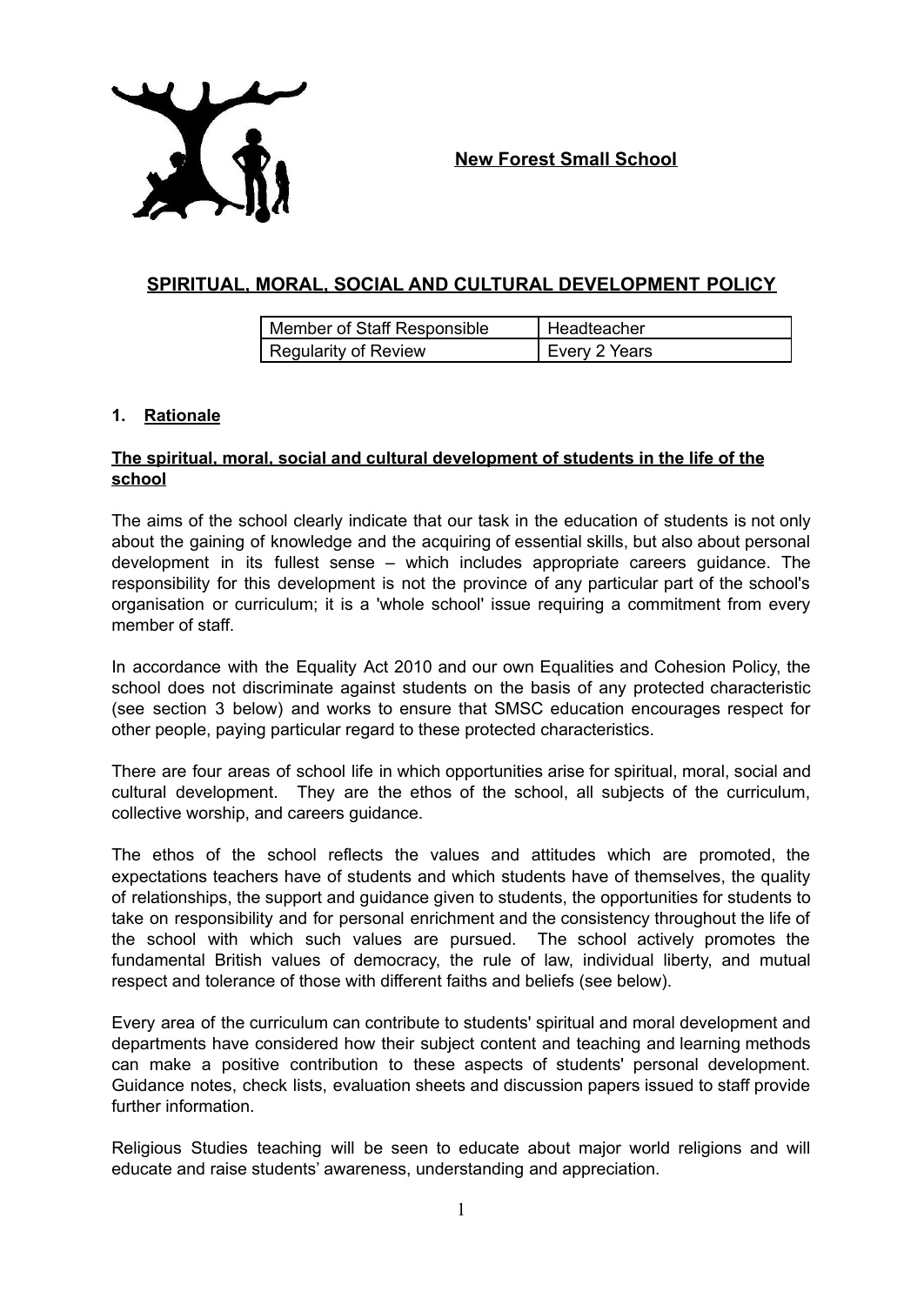### **2. Collective Worship**

### **Objectives**

"Collective worship offers students opportunities to explore and share beliefs; consider the importance of prayer, meditation and silence; consider the relevance of ideas and beliefs to their own lives; think about the needs of others and develop a sense of community and appreciate the importance of religious beliefs to those who hold them. Collective worship also offers an opportunity to re-affirm, interpret and put into practice the values of the school. It provides a time to celebrate the various achievements of members of the community that are held to be of worth". (National Curriculum Council, Spiritual and Moral Development, April 1993)

"Collective worship is a sensitive issue but when approached in a planned and professional way can be a meaningful and worthwhile aspect of school life. It can provide a sense of rhythm is the school day and can develop a sense of unity and belonging as well as a moment to pause from the restlessness of life to reflect, celebrate and recollect - it can provide a sanctuary in time for all to share together. For these reasons it is important to develop an approach to collective worship which involves as many students as possible". (H.C.C. Guidance to Schools)

### **Practice**

**"Collective Worship"** is quite distinct from the corporate worship of members of a particular faith. It must be open to staff and students whether they be Christians, members of other religions, humanists, agnostics or atheists, and are therefore not committed to a particular creed or form of worship.

**"Worship"** can be understood in the broadest sense as an activity when we pause to celebrate and reflect on things held to be of worth.

Over the course of a term the majority of themes and values explored should have a broadly spiritual character.

In order to respect the integrity of students and teachers, no assumptions should be made about their personal commitment. The selection of themes should therefore be based on the broad principles and values of Spirituality which are appropriate to students whatever their background or personal beliefs (e.g. love, honesty, conflict, and suffering). Such themes are also central to other religious traditions from which resources can be included.

Different groupings of students are appropriate for different forms of collective worship. Yearly celebrations provide opportunity for presentations, music, outside speakers and the celebration of achievements, while class based activities provide opportunity for reflection, quiet response and a rhythm to the life of the school.

### **Outside speakers**

The school will invite only speakers who have been personally recommended, are known to a member of staff. They should be briefed on the school's requirements, time allocation and the ages and aptitudes of the students. The provisions on Fundamental British Values (see section 3 below) are also applicable to outside speakers.

#### **Atmosphere**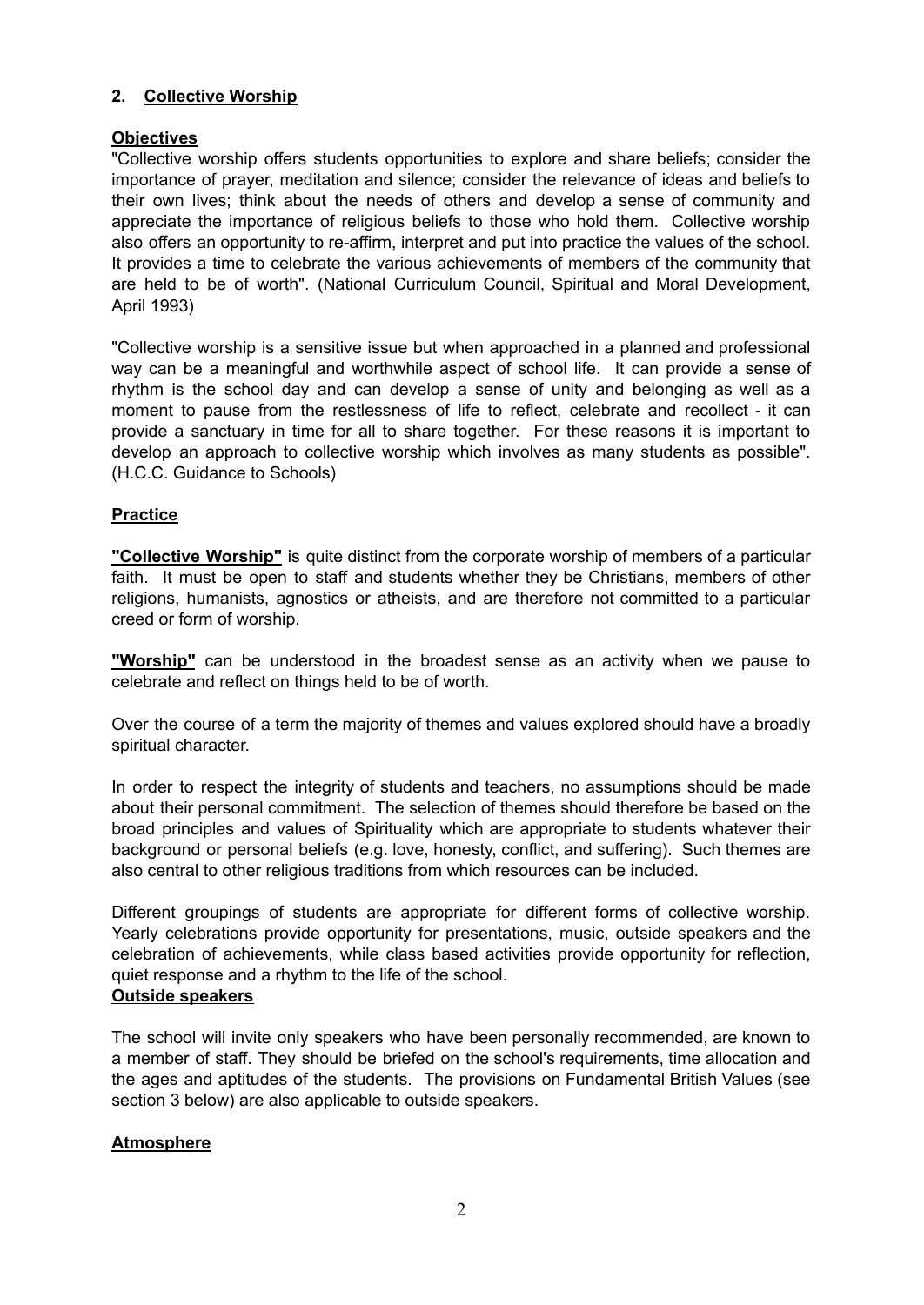Care should be taken to provide an atmosphere which is conducive to collective worship. The use of music or a brief period of quiet at the start/conclusion of the gathering is helpful.

The involvement of students is a key feature of this aspect of school life, as the objective is to provide opportunity for students to pause, reflect, consider issues and make some form of response. Responses may be expressed through silent thoughts, asking questions, making a verbal statement, discussing with a neighbour or putting thoughts down on paper*.* It is hoped that students will learn to recognise the special time set aside for these activities and see the significance of sometimes taking a few minutes to consider those aspects of life which are about meaning and purpose*.*

### **2. Active Promotion of Fundamental British Values**

In accordance with the Independent School Standards 2014, the New Forest Small School recognises its statutory duty of active promotion of the fundamental British values of democracy, the rule of law, individual liberty, and mutual respect and tolerance of those with different faiths and beliefs. To this end, we will ensure that principles are actively promoted throughout the whole school which:

- Enable students to develop their self-knowledge, self-esteem and self-confidence;
- Enable pupils to distinguish right from wrong and to respect the civil and criminal law of England;
- Encourage pupils to accept responsibility for their behaviour, show initiative and understand how they can contribute positively to the lives of those living and working in the locality in which the school is situated, and to society more widely;
- Enable pupils to acquire a broad general knowledge of and respect for public institutions and services in England;
- Further tolerance and harmony between different cultural traditions by enabling pupils to acquire an appreciation of, and respect for, their own and other cultures;
- Encourage respect for other people, paying particular regard to the protected characteristics set out in the 2010 Equality Act (see below)
- Encourage respect for democracy and support for participation in the democratic process, including respect for the basis on which the law is made and applied in England.

It is the responsibility of the Head Teacher to ensure that all staff are aware of their statutory duty to avoid promoting partisan political views in the teaching of any subject in the school.

The Head Teacher will take such steps as are reasonably practicable to ensure that where political issues are brought to the attention of students at the school, they are offered a balanced presentation of opposing views. This applies:

- while they are in attendance at the school;

.

- while they are taking part in extra-curricular activities which are provided or organised by or on behalf of the school;
- in relation to the promotion at the school (including through the distribution of promotional material) of extra-curricular activities taking place at the school or elsewhere).

In the case of extra-curricular activities, the balanced presentation of views may take place during the activity itself, or during preparation or follow-up work at the school, at the discretion of the staff involved.